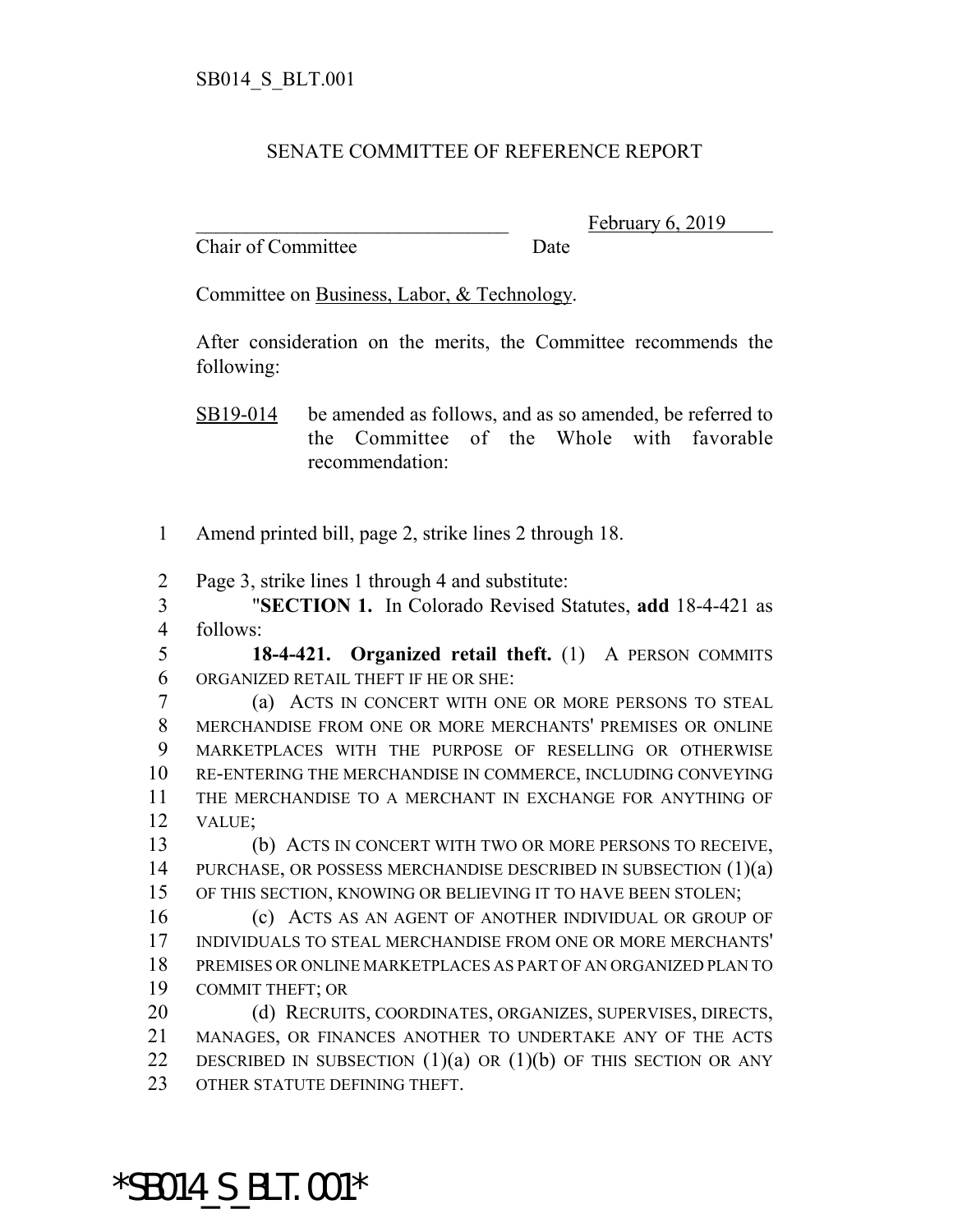(2) FOR THE PURPOSE OF DETERMINING WHETHER THE DEFENDANT ACTED IN CONCERT WITH ANOTHER PERSON OR PERSONS IN ANY PROCEEDING, THE TRIER OF FACT MAY CONSIDER ANY COMPETENT EVIDENCE, INCLUDING, BUT NOT LIMITED TO, ALL OF THE FOLLOWING:

 (a) THAT THE DEFENDANT HAS PREVIOUSLY ACTED IN CONCERT WITH ANOTHER PERSON OR PERSONS IN COMMITTING ACTS CONSTITUTING THEFT, OR ANY RELATED OFFENSE, INCLUDING ANY CONDUCT THAT OCCURRED IN COUNTIES OTHER THAN THE COUNTY OF THE CURRENT OFFENSE, IF RELEVANT TO DEMONSTRATE A FACT OTHER THAN THE DEFENDANT'S DISPOSITION TO COMMIT THE ACT;

 (b) THAT THE DEFENDANT USED OR POSSESSED AN ARTIFICE, INSTRUMENT, CONTAINER, DEVICE, OR OTHER ARTICLE CAPABLE OF FACILITATING THE REMOVAL OF MERCHANDISE FROM A RETAIL ESTABLISHMENT WITHOUT PAYING THE PURCHASE PRICE, AND USE OF THE ARTIFICE, INSTRUMENT, CONTAINER, OR DEVICE OR OTHER ARTICLE IS PART OF AN ORGANIZED PLAN TO COMMIT THEFT; OR

 (c) THAT THE PROPERTY INVOLVED IN THE OFFENSE IS OF A TYPE OR QUANTITY THAT WOULD NOT NORMALLY BE PURCHASED FOR PERSONAL USE OR CONSUMPTION AND THE PROPERTY IS INTENDED FOR RESALE.

 (3) (a) EXCEPT AS PROVIDED IN SUBSECTION (3)(b) OF THIS SECTION, ORGANIZED RETAIL THEFT IS A CLASS 1 MISDEMEANOR;

22 (b) IF A PERSON WHO HAS PREVIOUSLY BEEN CONVICTED OF A VIOLATION OF THIS SECTION HAS SUBSEQUENTLY VIOLATED SUBSECTION 24 (1) OF THIS SECTION ON THREE OR MORE SEPARATE OCCASIONS WITHIN A SIX-MONTH PERIOD AND THE AGGREGATED, FULL VALUE OF MERCHANDISE STOLEN, RECEIVED, PURCHASED, OR POSSESSED WITHIN THAT SIX-MONTH PERIOD MERCHANDISE IS:

28 (I) TWO THOUSAND DOLLARS OR MORE BUT LESS THAN FIVE THOUSAND DOLLARS, ORGANIZED RETAIL THEFT IS A CLASS 6 FELONY;

 (II) FIVE THOUSAND DOLLARS OR MORE BUT LESS THAN TWENTY THOUSAND DOLLARS, ORGANIZED RETAIL THEFT IS A CLASS 5 FELONY;

 (III) TWENTY THOUSAND DOLLARS OR MORE BUT LESS THAN ONE HUNDRED THOUSAND DOLLARS, ORGANIZED RETAIL THEFT IS A CLASS 4 FELONY;

 (IV) ONE HUNDRED THOUSAND DOLLARS OR MORE BUT LESS THAN ONE MILLION DOLLARS, ORGANIZED RETAIL THEFT IS A CLASS 3 FELONY; AND

 (V) ONE MILLION DOLLARS OR MORE, ORGANIZED RETAIL THEFT IS A CLASS 2 FELONY.

 (4) UPON A CONVICTION PURSUANT TO THIS SECTION, THE COURT SHALL CONSIDER ORDERING, AS A CONDITION OF PROBATION IF ORDERED,

\*SB014 S BLT.001\*  $-2$ -